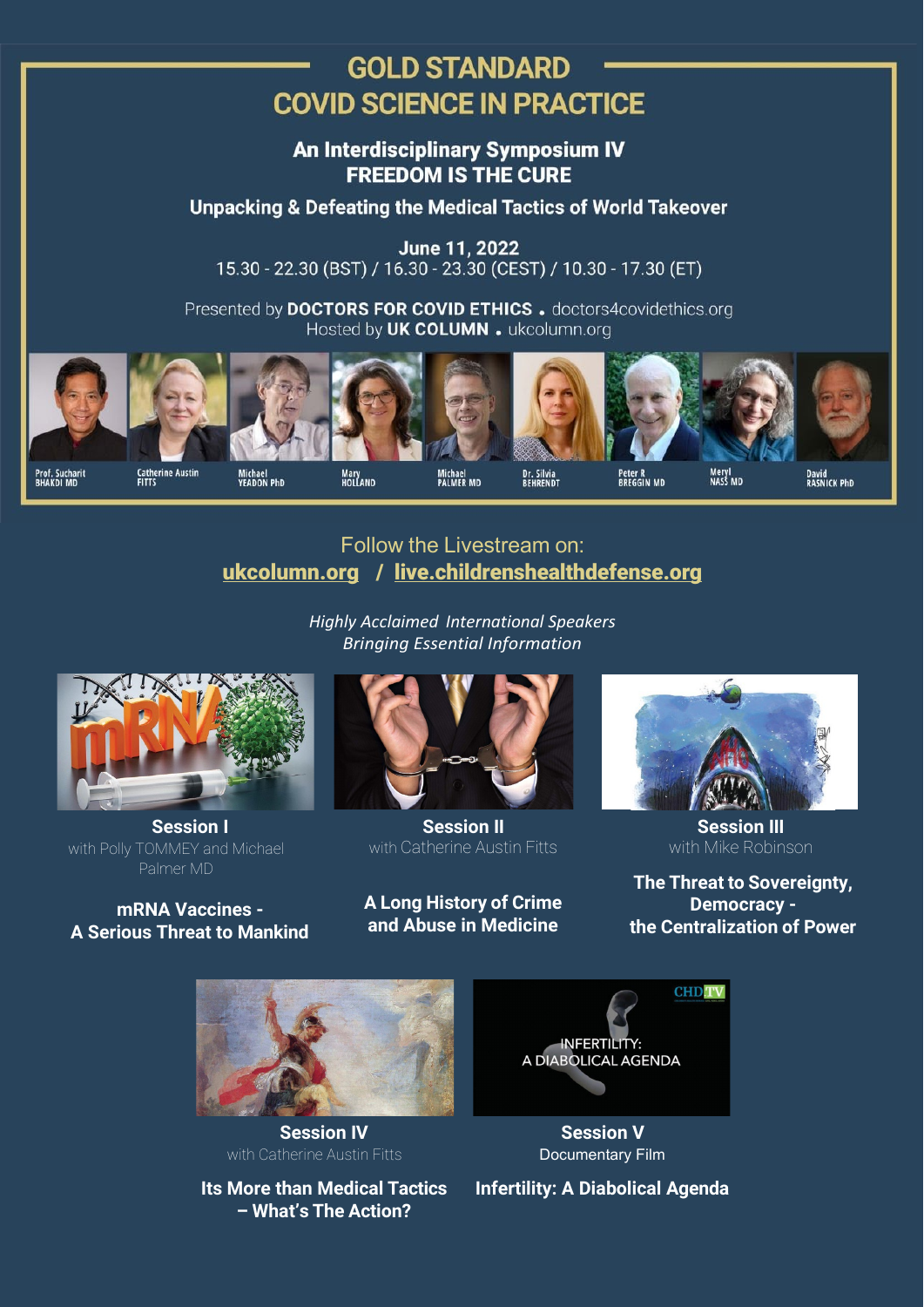# PROGRAMME SATURDAY, 11TH JUNE 2022

#### 16.30 CEST **Program Overview with Taylor Hudak**

## Session I: mRNA Vaccines - A Serious Threat to Mankind

with Polly Tommey and Michael Palmer MD

| 16.35 | The Fundamental Mechanism of Damage is Simple and<br><b>Universal</b><br>Opening Statement by Prof. Sucharit Bhakdi MD                                                                            |
|-------|---------------------------------------------------------------------------------------------------------------------------------------------------------------------------------------------------|
| 16.45 | <b>Summary of the Evidence - Irrefutable Proof of Causality</b><br>Presentation by Michael Palmer MD                                                                                              |
| 17.00 | <b>Pfizer's and Moderna's Preclinical Vaccine Trials - Evidence</b><br>of Scientific and Regulatory Fraud<br>presented by Alexandra Latypova and follow up conversation with<br>Michael Palmer MD |
| 17.15 | <b>A Clinical Perspective and Synopsis</b><br>Presentation by Dr. Thomas Binder MD                                                                                                                |
| 17.30 | <b>Legal Actions against mRNA Vaccine Approval</b><br>Panel Discussion: Renate Holzeisen and Mary Holland with Polly<br>Tommey                                                                    |
| 17.45 | <b>mRNA effects on Fertility and Sterility</b><br>Panel Discussion: Mary Holland and Brian Hooker, PhD with Polly<br>Tommey                                                                       |

*10' break*

## Session II: A long History of Crime and Abuse in Medicine

with Catherine Austin Fitts

- 18.10 **Crime is not Health** Presentation by Mike Yeadon MD
- 18.25 **What is the Global Predator Profile?** Coup d'etat: a predatory plan to centralise power Presentation by Peter R. Breggin MD
- 18.45 **From AIDS to COVID-19** Presented by David Rasnick, PhD, follow up conversation with Michael Palmer MD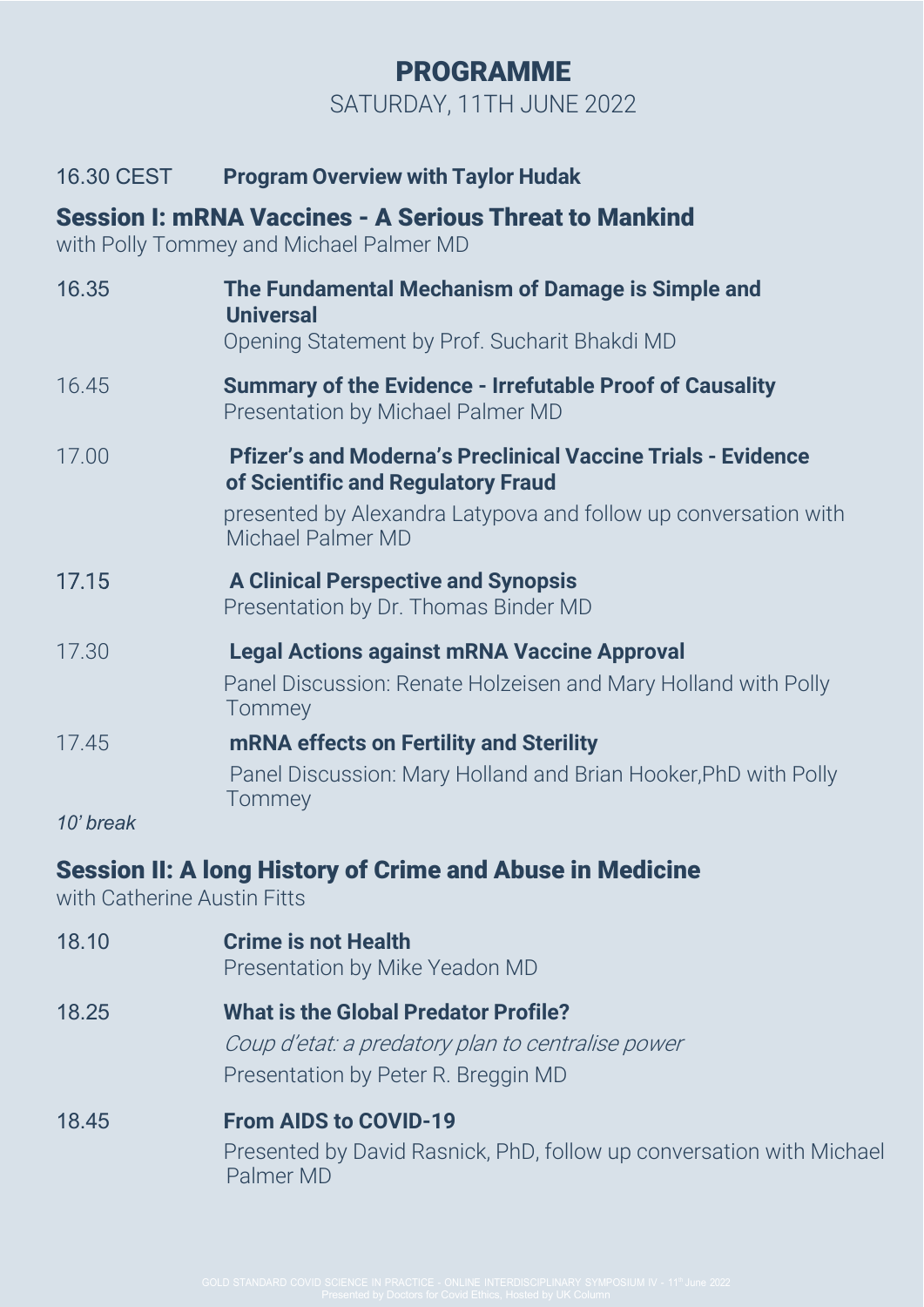| 19.05    | <b>The Anthrax Bioterrorism Saga</b><br>Presentation by Meryl Nass MD                                                                                                       |
|----------|-----------------------------------------------------------------------------------------------------------------------------------------------------------------------------|
| 5' break |                                                                                                                                                                             |
| 19.30    | <b>Biosecurity Bailouts</b><br>Whitney Webb with Michael Palmer, MD                                                                                                         |
| 19.50    | A Long History of Crime and Abuse in Medicine<br>Panel discussion with Whitney Webb, Dave Rasnick PhD, Meryl<br>Nass MD, Peter R. Breggin MD lead by Catherine Austin Fitts |

*5' break*

# Session III: The Threat to Sovereignty, Democracy – The Centralization of Power

with Mike Robinson

| 20.25    | The WHO Pandemic Creation Cycle and How to break it?<br>Presentation by Dr. Silvia Behrendt                                                                                                                        |
|----------|--------------------------------------------------------------------------------------------------------------------------------------------------------------------------------------------------------------------|
| 20.50    | Two Weeks to Flatten Your Country - The Original Playbook<br>Presentation by John Titus                                                                                                                            |
| 21.10    | <b>The Monkey Business in Monkeypox:</b><br>The Implausible epidemiology of the ingoing "outbreak"<br>Prof. Christian Perronne interviewed by Taylor Hudak*<br>*Credit The Last American Vagabond and Taylor Hudak |
| 5' break |                                                                                                                                                                                                                    |

# Session IV: It's More than Medical Tactics - What's The Action?

with Catherine Austin Fitts

| 21.35                                              | <b>The Many Excuses for Central Control</b><br>Prof. Richard Werner and Catherine Austin Fitts                                                      |  |
|----------------------------------------------------|-----------------------------------------------------------------------------------------------------------------------------------------------------|--|
| 21.55                                              | <b>Solutions with Meryl Nass MD</b>                                                                                                                 |  |
| 22.15                                              | <b>Faith in the Failure of Totalitarianism</b><br>Panel Discussion: Mary Holland, Meryl Nass MD, Peter R. Breggin<br>MD with Catherine Austin Fitts |  |
| 22.45                                              | <b>Catherine Austin Fitts: The Story of Gideon</b>                                                                                                  |  |
| <b>Session V: Infertility: A Diabolical Agenda</b> |                                                                                                                                                     |  |
| 22.55                                              | <b>Livestream of the documentary</b><br>A film by Andy Wakefield, Robert F. Kennedy, Jr. and CHD                                                    |  |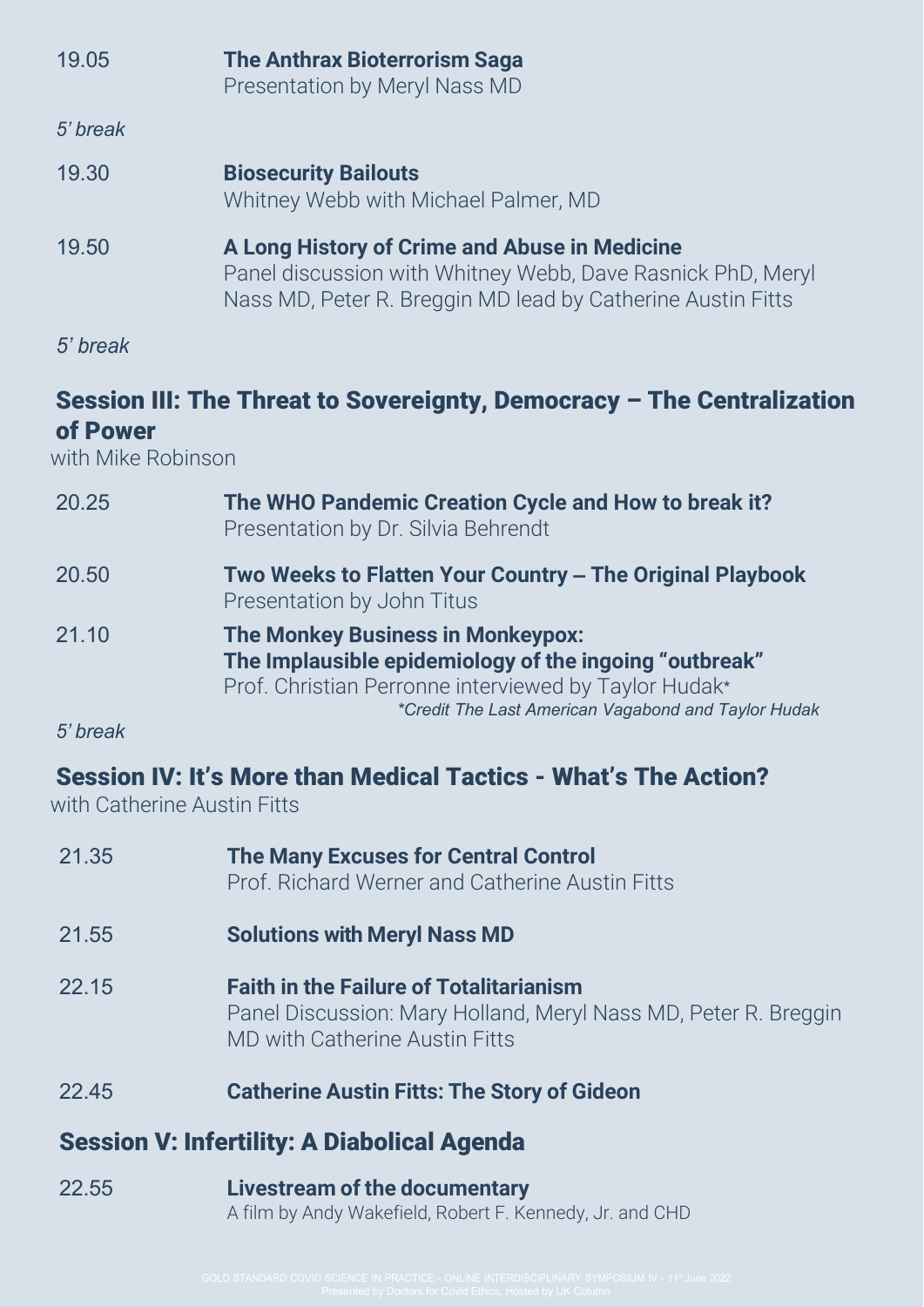## PARTICIPANTS

in alphabetical order

**Dr Silvia Behrendt** is currently director of the Global Health Responsibility Agency (GHRA), Salzburg, Austria; former legal consultant to IHR Secretariat at WHO. As the founder and director of the Agency Dr. Behrendt's research focus is to bring responsibility and accountability back to decisions of public health in the national and international settings, through legal analysis and legislative proposals for the benefit of the human person.

**Prof. Sucharit BHAKDI MD** is Professor Emeritus of Medical Microbiology and Immunology, Former Chair, Institute of Medical Microbiology and Hygiene, Johannes Gutenberg University of Mainz.

**Dr. Thomas BINDER, MD** is specialised in Cardiology and Internal Medicine, with a thesis in Immunology and Virology, and 32 years experience in diagnosis and treatment of Acute Respiratory Illness.

**Dr. Peter R. Breggin, MD** is a Harvard-trained psychiatrist. He is known as "The Conscience of Psychiatry" for his criticism of biological psychiatry. He has taught at several universities, including Johns Hopkins, George Mason, the University of Maryland, and the Washington School of Psychiatry. He is the author of more than 20 medical and scientific texts. His latest book COVID-19 and the Global Predators: We Are the Prey, was co-authored with his wife Ginger and published in September, 2021. The book has more than 1,000 references and 651 pages. It concludes with chapters about what must done to stop this avalanche of totalitarianism disguised as public health measures to manage COVID-19.

**Catherine Austin FITTS** is the president of Solari, Inc., publisher of the Solari Report, and managing member of Solari Investment Advisory Services, LLC. Catherine served as managing director and member of the board of directors of the Wall Street investment bank Dillon, Read & Co. Inc., as Assistant Secretary of Housing and Federal Housing Commissioner at the United States Department of Housing and Urban Development in the first Bush Administration, and was the president of Hamilton Securities Group, Inc. Catherine has designed and closed over \$25 billion of transactions and investments to-date and has led portfolio and investment strategy for \$300 billion of financial assets and liabilities. She graduated from the University of Pennsylvania (BA), the Wharton School (MBA) and studied Mandarin Chinese at the Chinese University of Hong Kong.

**Mary HOLLAND** is the president of Children's Health Defense and Director of the Graduate Lawyering Program at NYU School of Law. She has written several law review articles and blog posts on vaccine law and policy and is the co-author and coeditor of the books "Vaccine Epidemic" and "HPV Vaccine on Trial: Seeking Justice for a Generation Betrayed." She has testified to retain or expand vaccination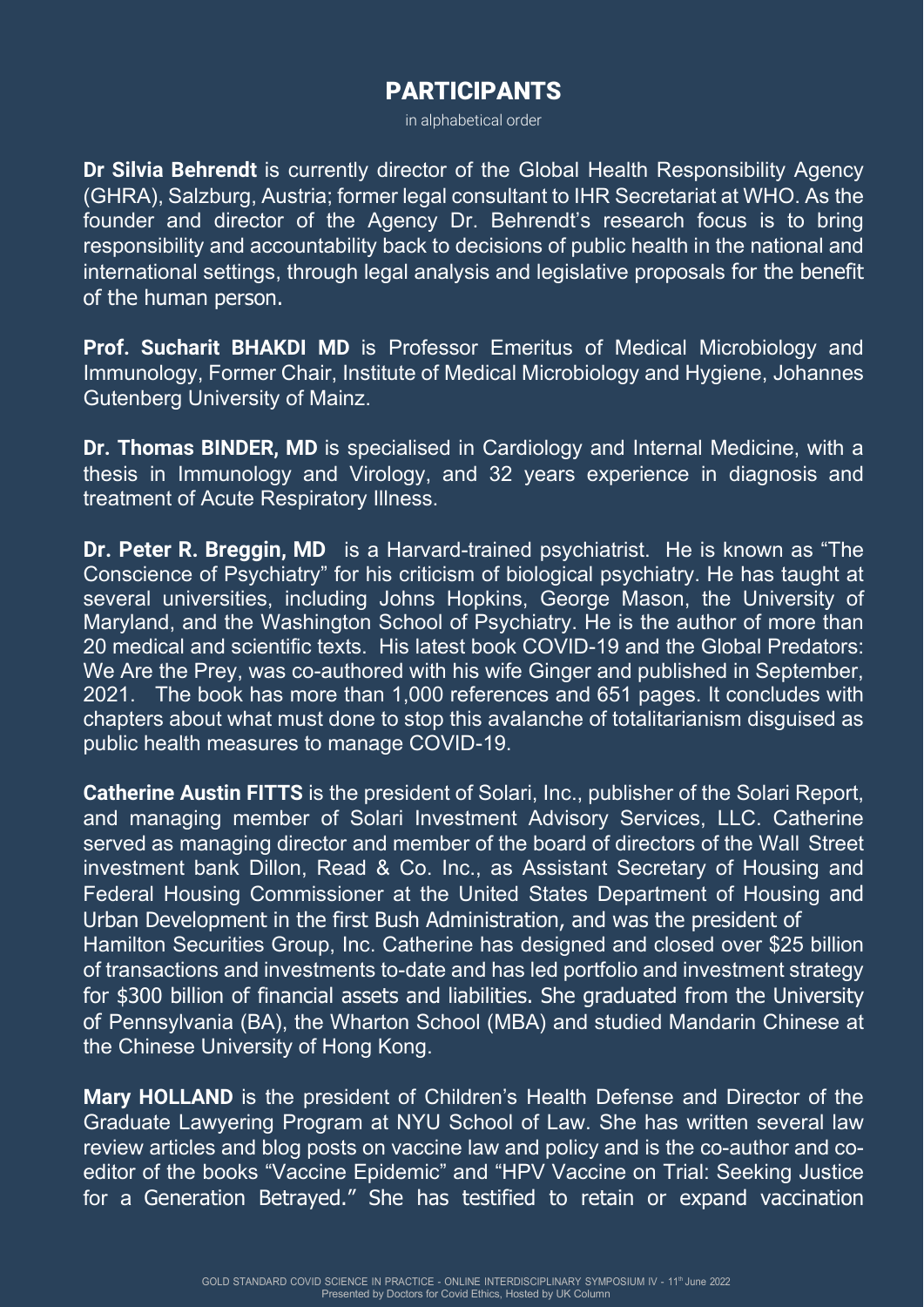exemptions in the California, West Virginia, Maine and Vermont legislatures and has appeared in several documentaries and programs on vaccine issues. Mary is chair of the advisory board of Health Choice and a member of the advisory boards for the Elizabeth Birt Center for Autism Law and Advocacy, the Otto Specht School and Actionplay. Educated at Harvard and Columbia Universities, Mary has worked in international public and private law. Prior to joining NYU, she worked at major U.S. law firms, with three years based in Moscow, Russia. She also worked at a U.S. human rights organization as Director of its European Program. She has taught courses at Columbia Law School and has served as a consultant to the Aspen Institute Justice and Society Program

**Drr. Renate HOLZEISEN** is a European Human Rights lawyer based in South Tyrol who is fighting the Corona measures legally. She contends that any newly developed vaccine cannot be made mandatory using the rationale that was used for their approval. She is also a Barrister practicing before the Supreme Courts and is specialized in European and International Law. She is a formidable force in cases at the European and national level by unifying, sharing and coordinating initiatives. She is actively engaged in issues regarding Fundamental Rights and Freedoms.

**Dr. Brian HOOKER, PhD, PE,** is an Associate Professor of Biology at Simpson University in Redding California where he specializes in microbiology and biotechnology. Brian Hooker is the co-inventor for five patents, and recipient of the Battelle Entrepreneurial Award in 2001. Brian Hooker's over 60 science and engineering papers have been published in internationally recognized, peer reviewed journals. In 2013 and 2014, Dr. Hooker worked with the CDC Whistleblower, Dr. William Thompson, to expose fraud and corruption within vaccine safety research in the CDC, which led to the release of over 10,000 pages of documents.

**Taylor HUDAK, MA,** is an American journalist focused on human rights, media freedom and global corruption. She researches, writes, and produces video reports and interviews for The Last American Vagabond and acTVism Munich. Taylor earned a master's degree in journalism and mass communication from Kent State University.

**Robert F. KENNEDY, JR** is Chairman of the Board and Chief Legal Counsel for Children's Health Defense. He is the executive producer of the newly released documentary "Infertility: A Diabolical Agenda" which premiered on June 10, 2022.

**Alexandra LATYPOVA** is serial entrepreneur and a founder of iCardiac Technologies, a company based on technology developed by students and faculty at the University of Rochester. It has received in excess of \$7 million in venture capital funding and currently serves 6 of the top 10 pharmaceutical companies in addition to a broad range of clients across North America, Europe and Asia. Prior to iCardiac Technologies, Ms. Latypova worked at VirtualScopics, Inc., a technology spin out from the University of Rochester and Analysis Group, Inc., a Boston-based economics, financial and strategy consultancy.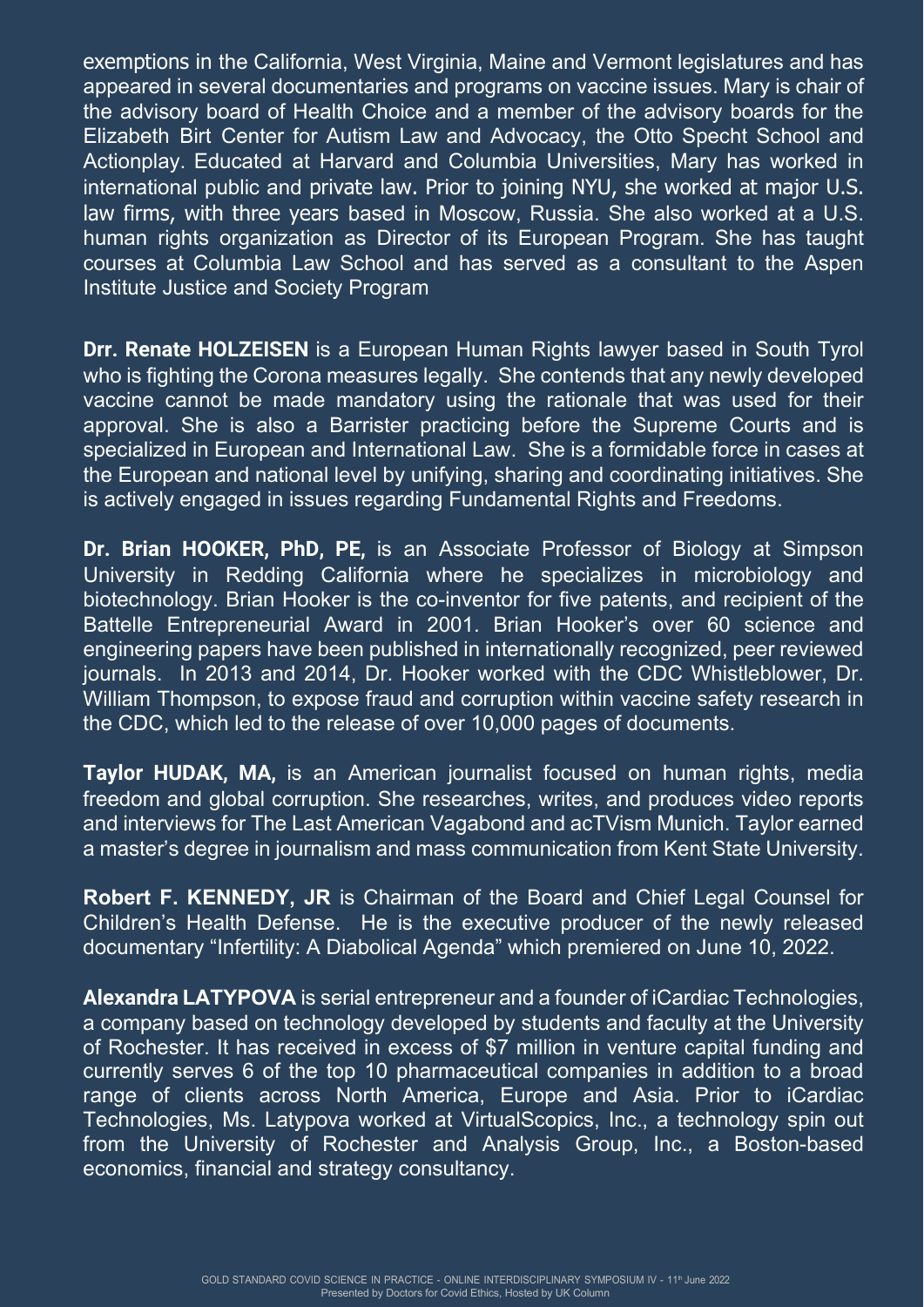**Meryl NASS, MD, ABIM** is an internist with special interests in vaccine-induced illnesses, chronic fatigue syndrome, Gulf War illness, fibromyalgia and toxicology. As a biological warfare epidemiologist, she investigated the world's largest anthrax epizootic in Zimbabwe, and developed a model for analyzing epidemics to assess whether they are natural or man-made. She has played a major role in creation of a coalition that has fought the Anthrax Vaccine Immunization Program. Nass is active in assisting legal teams defending anthrax vaccine refusers and ill service members in the U.S. and Canada.

**Michael PALMER, MD** is a former Associate Professor in the Department of Chemistry at the University of Waterloo, Ontario, Canada, and is board certified in Medical Microbiology. His experimental research focus is on bacterial toxins and antibiotics. Michael has authored a textbook on Biochemical Pharmacology.

**Prof. Christian Perronne** is an Infectiologist, Former VP of WHO European Advisory Group on Immunization. As Chairman of the Communicable Diseases commission at the French High Council for Public Health, he helped several governments for the management of epidemics.

**Dr. David RASNICK, PhD** is the Chief Science Officer of the Office of Medical and Scientific Justice [\(www.omsj.org\)](http://www.omsj.org/). David has 25 years of experience with proteases and protease inhibitors and worked in the pharmaceutical industry for 20 years developing protease inhibitors for tissue destroying diseases: cancer, emphysema, arthritis, parasitic diseases. He invented DATE (Differentiation, Adaptation, Transformation, Evolution) analysis, a general theory of biological change, bridging the gulf between genotype and phenotype. He is a former President of Rethinking AIDS (the group for the scientific reappraisal of the HIV hypothesis) and former President of the International Coalition for Medical Justice.

**John TITUS** is an attorney. He has written, produced and directed videos about the loss of the rule of law in the U.S. since 2014. His videos focus largely on Wall Street crime, and cronyism in the Financial system. He has a juris doctor and has litigated patents for 25 years. He also holds bachelor's and master's degrees in electrical engineering and worked as an electrical engineer in the space industry. Since 2020 John has co- produced and co-hosted Money & Markets with Catherine Austin Fitts at Solari Inc.

**Polly TOMMEY** is director of programming for CHD-TV. She is the mother of Billy Tommey, whose vaccine injury story is prominently featured in the documentary Vaxxed: From Cover-Up to Catastrophe. Tommey is a film producer known for Who Killed Alex Spourdalkis? (2015), Vaxxed: From Cover-Up to Catastrophe (2016) and Vaxxed II: The People's Truth. She is a book author, founding editor-in-chief of the world's preeminent autism magazine, The Autism File and co-founder of the Autism Media Channel. An outspoken autism advocate and founder of the Autism Trust in the UK and U.S., Tommey has appeared in print and television media around the globe, gone head-to-head with top political leaders and never compromised her